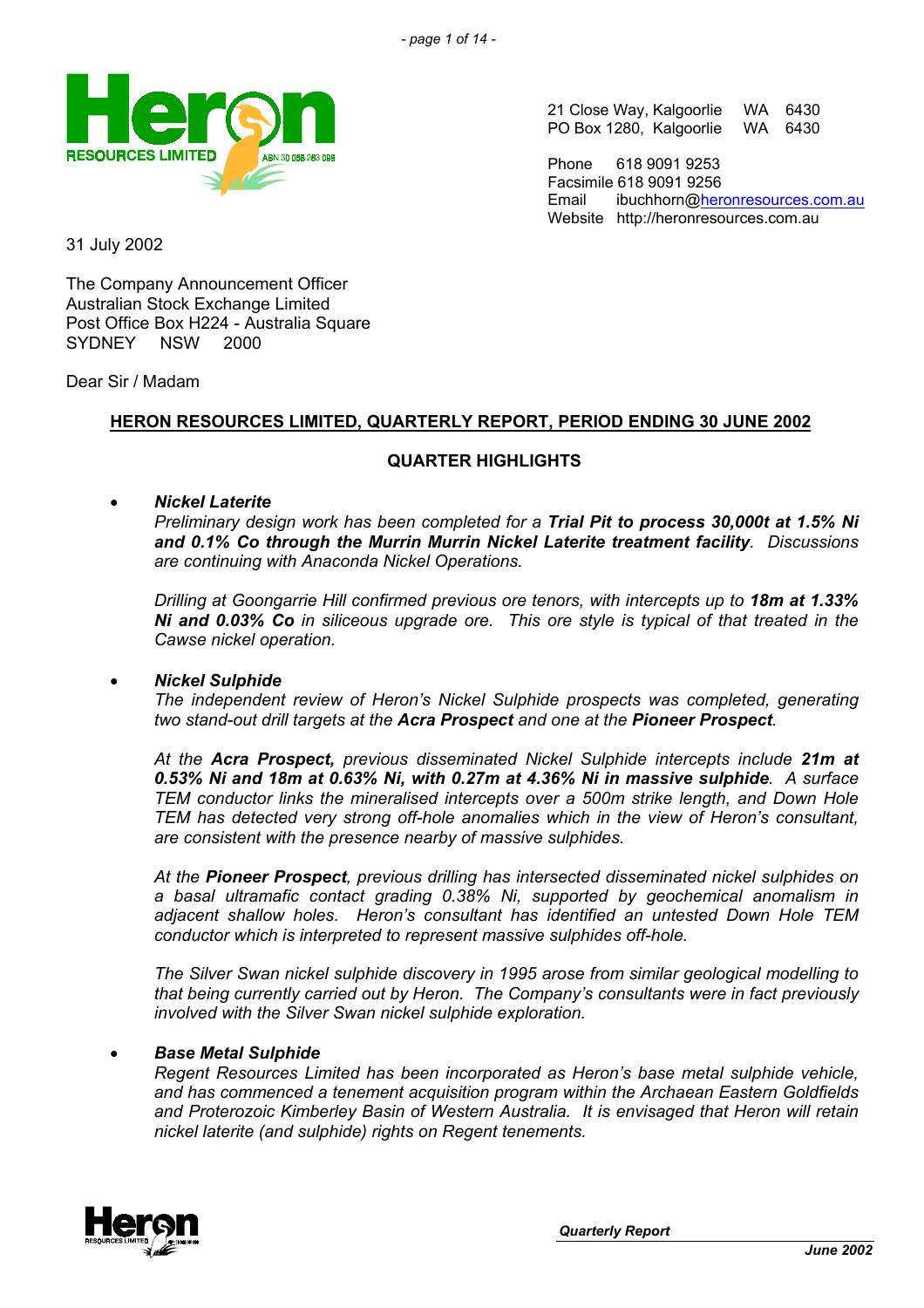### **1. SUMMARY**

#### **Heron Resources Limited**

- The Company focus continues to be **the commissioning of the Pamela Jean Trial Pit as a first step towards commercial production**. Various management changes have been actioned during the Quarter, reflecting the Company's planned transition from exploration to production.
- The Company's substantial ultramafic tenement portfolio has now essentially been drill evaluated for its nickel laterite potential, and the future of Goongarrie is committed to production. **The Company has now embarked on its next exploration phase, being the discovery of ultramafic-hosted nickel sulphides**. This strategy aims to maximise the exploration value of the Company's existing tenement holding.
- The Company will continue to acquire high-grade defined nickel laterite resources. To this end, the Company has made several offers to purchase during the current Quarter, for which responses are awaited. This strategy reflects Heron's desire to be **a key long-term ore supplier to the three existing Eastern Goldfields nickel laterite operations**.
- Six farm-out opportunities are under assessment for joint venture. All are structured so that Heron retains non-gold rights, facilitating the Company's management emphasis on nickel.

Of particular interest is a joint venture proposal received for gold rights to Heron's Kalpini Nickel Project, covering a continuous 130km strike length of the highly gold prospective Emu Fault.

#### **Regent Resources Limited – wholly owned subsidiary of Heron Resources Limited**

- Regent Resources was incorporated to **acquire high quality base metal projects** for initial target generation followed by either joint venture to majors or Initial Public Offer ("IPO").
- Exploration holdings were secured within the Yindarlgooda Province between Queen Lapage in the north and Transline in the south, respectively hosting the Pineapple Dam and Roe Hills ultramafic suites. Interpreted Volcanogenic Massive Sulphide ("VMS") targets occur within Regent tenements, associated the large tracts of sulphidised felsic volcanics. Heron will retain nickel rights.
- A titaniferous magnetite target associated with an interpreted sand-covered layered intrusive complex east of Southern Cross was introduced to Regent by prospector Jack Otway.

#### **Balladonia Energy NL – wholly owned subsidiary of Heron Resources Limited**

• During the current literature reviews of the Balladonia Oil Shale Project, an excellent conceptual model has been developed involving **heavy mineral sands** occurring within Balladonia's oil shale tenements at the western margin of the Eucla Basin. The oil shale resources are Eocene-aged paralic lake valley deposits, with heavy mineral sands occurring in transgressive strandlines. Heavy mineral resources, characterised by encouragingly high zircon content, are documented from previous drilling within Balladonia's tenements.

High priority targets have been generated from this previous drilling, and from interpretation of Balladonia's regional geophysical data.

• Independent of this literature review, the Company has received two expressions of joint venture interest to evaluate the mineral sands potential of its Balladonia tenements.

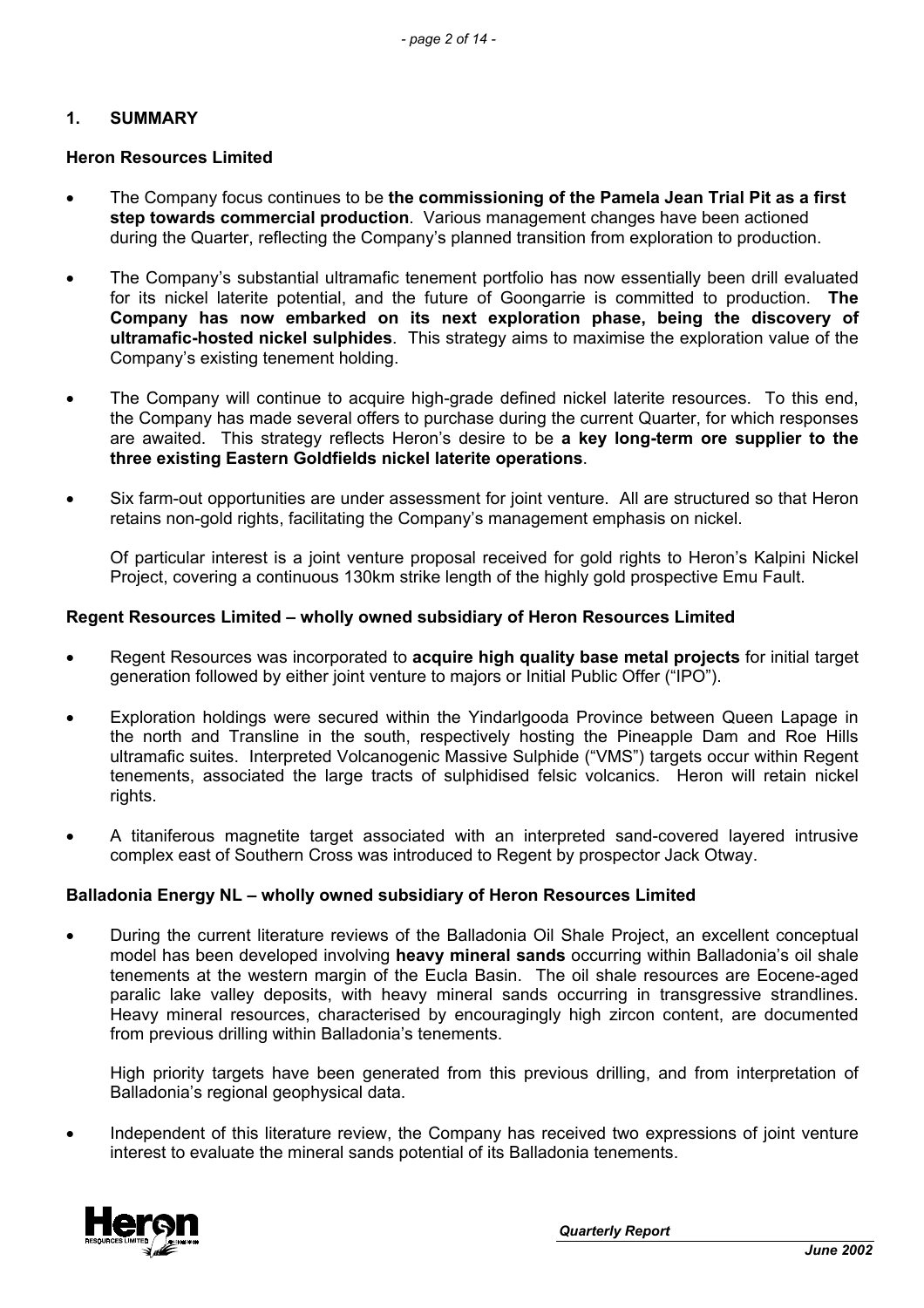## **2.0 OPERATIONS REVIEW**

## **2.1 KALGOORLIE NICKEL PROVINCE**

### **2.1.1 Goongarrie Nickel Project**

Heron 100%. Nickel - gold.

### *Trial Pit Mining*

Anaconda Nickel Operations ("ANO") has completed metallurgical testwork and preliminary designs for a 30,000 tonne Trial Pit at Goongarrie South, and are satisfied with the results. The location of the proposed pit is within the Pamela Jean Zone, and has been comprehensively tested by:

- 20x20m RC drilling.
- Two geotechnical diamond drill holes (GSDD006 and 007).
- One Calweld hole (CWCD22) approximately 100m south of the proposed pit.
- Six metallurgical samples from Core and RC samples tested at commercial and on-site mine laboratories.

Heron's estimate of the Trial Pit resource is 36,364t at 1.5% Ni and 0.1% Co for a strip ratio of 9:1. At 17 metres to the ore, the proposed pit is within an area of relatively shallow overburden.

The pit is 180m long by 120m wide, with northwesterly orientation reflecting an underlying structural control on mineralisation. The proposed haulage ramp is 9m wide with a gradient of 1:9, and has been designed to accommodate 2x50t dump trucks loaded from a 65t excavator.

Anaconda is continuing to investigate its further involvement with Goongarrie.

#### *Reverse Circulation Drilling*

Siliceous ore was intersected in drilling at Goongarrie Hill. The mineralisation has the good screen upgrade beneficiation typical of Cawse-style laterite mineralisation.

| Table 1<br><b>GOONGARRIE HILL PROSPECT</b><br>RC Drilling Significant Interceptions, 0.75% Ni Cut-Off |              |       |             |    |                 |      |       |       |       |
|-------------------------------------------------------------------------------------------------------|--------------|-------|-------------|----|-----------------|------|-------|-------|-------|
| <b>Hole</b>                                                                                           | <b>North</b> | East  | <b>From</b> | To | <b>Interval</b> | Ni   | Co    | Ni4Co | Ni4Co |
| <b>Number</b>                                                                                         | m            | m     | m           | m  | m               | %    | %     | %     | $M\%$ |
| GWRC209                                                                                               | 79,800       | 1,340 | 12          | 30 | 12              | 1.33 | 0.032 | 1.46  | 26.24 |
| Including at 1.25% Ni                                                                                 |              |       | 12          | 16 | 4               | 1.55 | 0.035 | 1.69  | 6.76  |
| GWRC219                                                                                               | 79,360       | 1,460 | 14          | 26 | 12              | 1.04 | 0.039 | 1.20  | 14.35 |
| Including at 1.25% Ni                                                                                 |              |       | 14          | 18 | 4               | 1.46 | 0.049 | 1.66  | 6.62  |
| GWRC222                                                                                               | 79,320       | 1,420 | 12          | 24 | 12              | 1.12 | 0.024 | 1.22  | 14.59 |

Due to the siliceous blocky nature of the Goongarrie Hill mineralisation, drill penetration problems were encountered, resulting in several holes being stopped in mineralisation at shallow depths.

The recent drilling added some 3.8 million tonne to the 0.75% Ni cut-off resource inventory. A large number of additional targets are still available for drill testing at Goongarrie Hill, but at this time such programs are not warranted, due to the preference for goethitic ore at local processing plants.

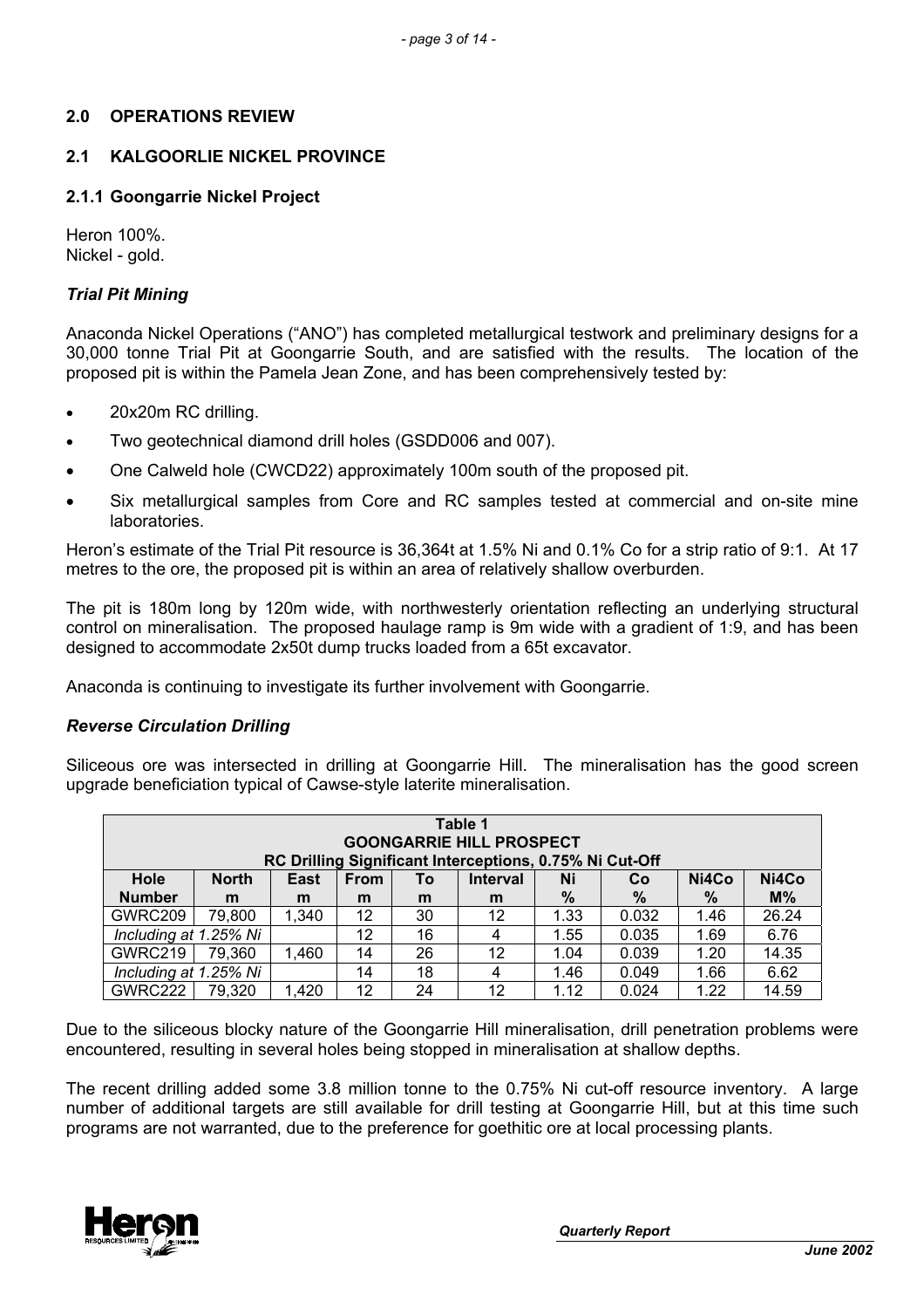### *Goongarrie Nickel Sulphide Study*

Nickel sulphide occurrences are historically not well documented from within the Walter Williams Formation ("WWF"), which hosts the Goongarrie Project. The main previously reported WWF nickel sulphide occurrence is at Snake Hill, located 70km NW of Goongarrie and discovered by CRA in the early 1970s, and the Scotia nickel sulphide mine, located 6km E of Goongarrie within a lateral komatiite flow equivalent to the WWF.

The Heron prospects independently reviewed for their nickel sulphide potential were Goongarrie Hill, Goongarrie South, Big Four and Scotia Dam. The Heron drilling to date, which has only targeted lateritic nickel, has a number of limitations with regards to exploration for nickel sulphides. These include:

- Drilling is almost exclusively vertical by necessity for nickel laterites, and given the steep dip of the ultramafic succession, effective drill coverage for lithology is restricted to point data.
- The drill coverage was not designed to test for contact hosted, massive sulphide mineralisation, which may have economic strike lengths of 100m or less. However, it is reasonable to expect that any large disseminated nickel sulphide occurrence would have been detected by existing drilling.

A rigorous evaluation of the drill hole assay database within regolith domains shows that Ni-Cu enrichment is best defined within the upper saprolite and is concentrated near the eastern margin of the cumulate ultramafic body, or the interpreted upper contact at Goongarrie Hill, Goongarrie South and Scotia Dam. Heron has only completed very limited drilling on the more prospective western margin.

The Pamela Jean Zone is interpreted by Heron's consultant as a zone of deep weathering along a zone of shearing, sub parallel to the WWF. Elevated Ni-Cu-Co-Zn within the upper saprolite is most likely due to lateritic enrichment, with significant chalcophile element scavenging by iron and manganese hydrated oxides. Based on the information available, it was inferred that the presence of nickel sulphide is not required in order to account for very high grades and deep mineralisation at Pamela Jean.

The potential for high-grade contact-hosted massive nickel sulphide essentially remains untested at Goongarrie due to the lack of drilling along the western basal margin of the main Goongarrie cumulate ultramafic.

#### **2.1.2 Kalpini Nickel Project**

Heron 100%. Nickel - gold.

Proposed nickel laterite ore reserve drill sites have been surveyed on an 80x40m pattern at Zones 1 to 5 within the Kalpini Eastern Ultramafic Suite. This drilling is required in order to facilitate Scoping Study pit designs, particularly for the proposed Kalpini Stage One Pit located at Zone 2, 40km northeast of the Bulong Nickel Laterite processing facility.

Additionally, the proposed Kalpini Zone 2 drilling will cover a discrete ultramafic channel structure interpreted to be prospective for nickel sulphides. The structure was highlighted from aeromagnetic interpretation, and overlies footwall basalts. Within the Kalpini Eastern Ultramafic Suite, this particular laterite target is the area most likely to retain the sulphide-prospective lower ultramafic. Elsewhere in the Eastern Ultramafic Suite, intrusive granite has stoped out the lower units.

Joint venture negotiations are continuing in respect of Kalpini gold rights only, covering a continuous 130km strike of Emu Fault held by Heron. The Kalpini region has attracted gold exploration interest because of recent significant metal detector gold nugget discoveries.



*Quarterly Report*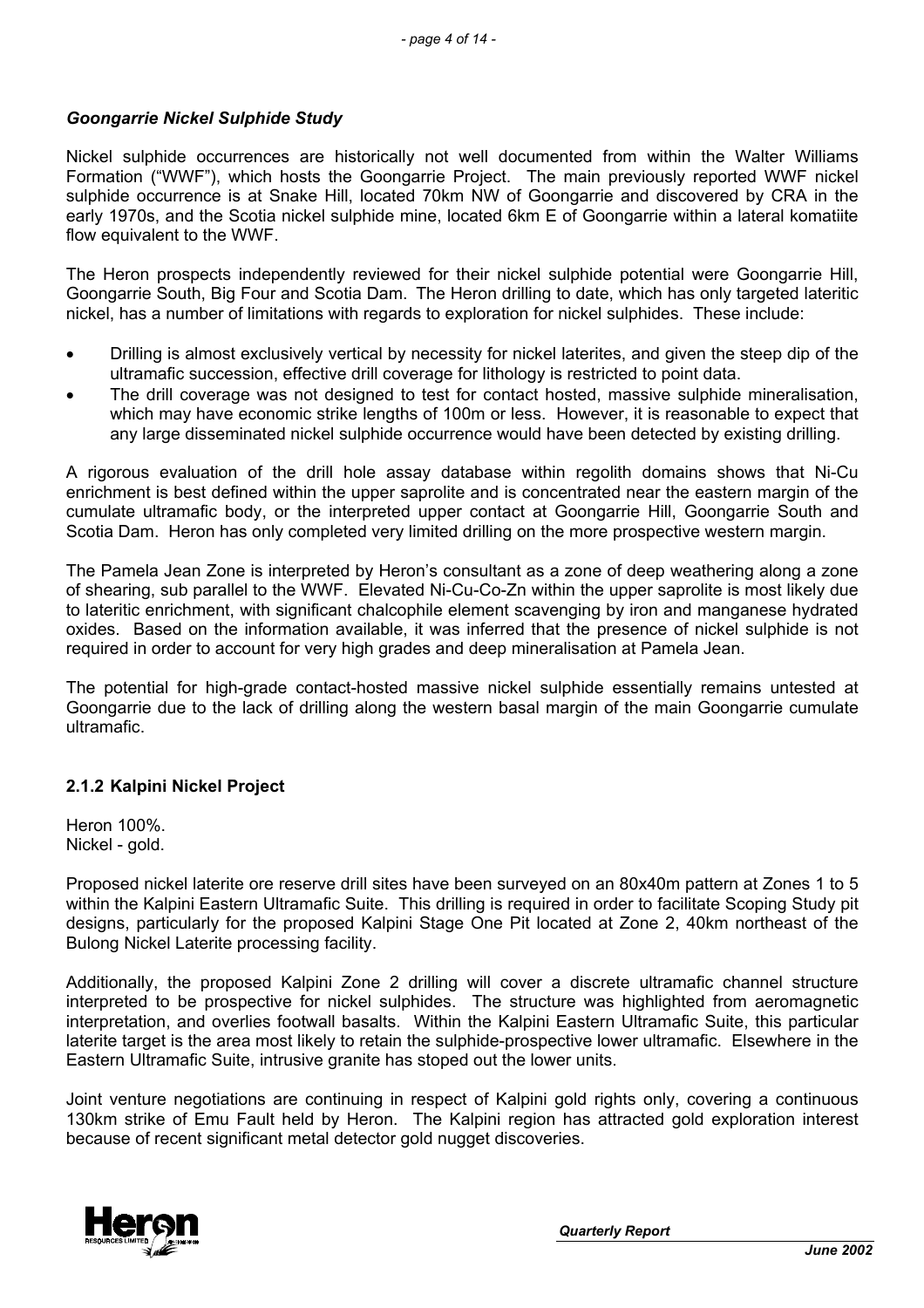## *Kalpini Nickel Sulphide Study*

#### **The current study has confirmed this project to be a Very High Priority Nickel Sulphide target.**

The project area was first explored for nickel sulphide mineralisation during the Nickel Boom. Three nickel sulphide-mineralised localities were identified within the Kalpini Western Ultramafic Suite on ground now held by Heron.

### **Acra Prospect**

Disseminated nickel sulphide intercepts from Acra include **21m at 0.53% Ni** (diamond hole AD-13), **18m at 0.63% Ni** (RC hole ARC-3), and massive sulphide of **0.27m at 4.36% Ni** (AD-04).

Down-hole Transient ElectroMagnetic survey ("TEM") detected a number of conductivity anomalies. Of particular interest is the result from ARC-02 (very strong EOH off-hole anomaly at 175m within ultramafics), which is consistent with the presence nearby of massive sulphides. Interestingly, 100m south of this section (at ARC-03), 80m of disseminated nickel sulphides was intersected from 120m to 200m (EOH). The following three hole 750m deep RC drilling program will be completed by Heron.

- Two previous drill holes (ARC-02 and ARC-04) will be extended or redrilled to 250 metres and relogged with Down Hole TEM to refine interpretation of the existing anomalies.
- A single drill hole is planned to test beneath the massive nickel sulphide mineralisation in AD-04. Prior to siting the drill hole, a 3-D model of the basal contact based on existing drilling and detailed geological mapping will be generated.

Follow-up moving loop TEM coverage over the entire Acra Prospect will be completed to provide better resolution of the 13 conductors highlighted by Heron's consultant.

#### **Binti Ultramafic Prospect**

This belt is regarded as highly prospective for nickel sulphides given the previous sulphide intersections within the sequence. Minimal modern exploration has been completed.

Initial exploration will comprise an analysis of Heron's aeromagnetic data set to identify possible channels within the ultramafic. Follow-up mapping and regional RAB/aircore drilling is planned to confirm the presence of channel stratigraphy and provide geochemical information. Moving loop TEM across prospective channel features will then be utilised to identify potential nickel sulphide accumulations.

#### **Kalpini West Prospect**

A distinctive komatiite complex outcrops at Kalpini West. Previous exploration has confirmed high nickel values in soil and pisolite sampling, coincident with the komatiite outcrop. Although some costeaning is present in the komatiite area, there is no record of any previous drilling within open file reports.

A sequence of komatiite lithologies with cumulate basal members is considered likely at Kalpini West, and is favourable for nickel sulphide accumulations.

TEM surveying is planned, with drill testing of selected geochemical and TEM targets located within the basal komatiite sequence.

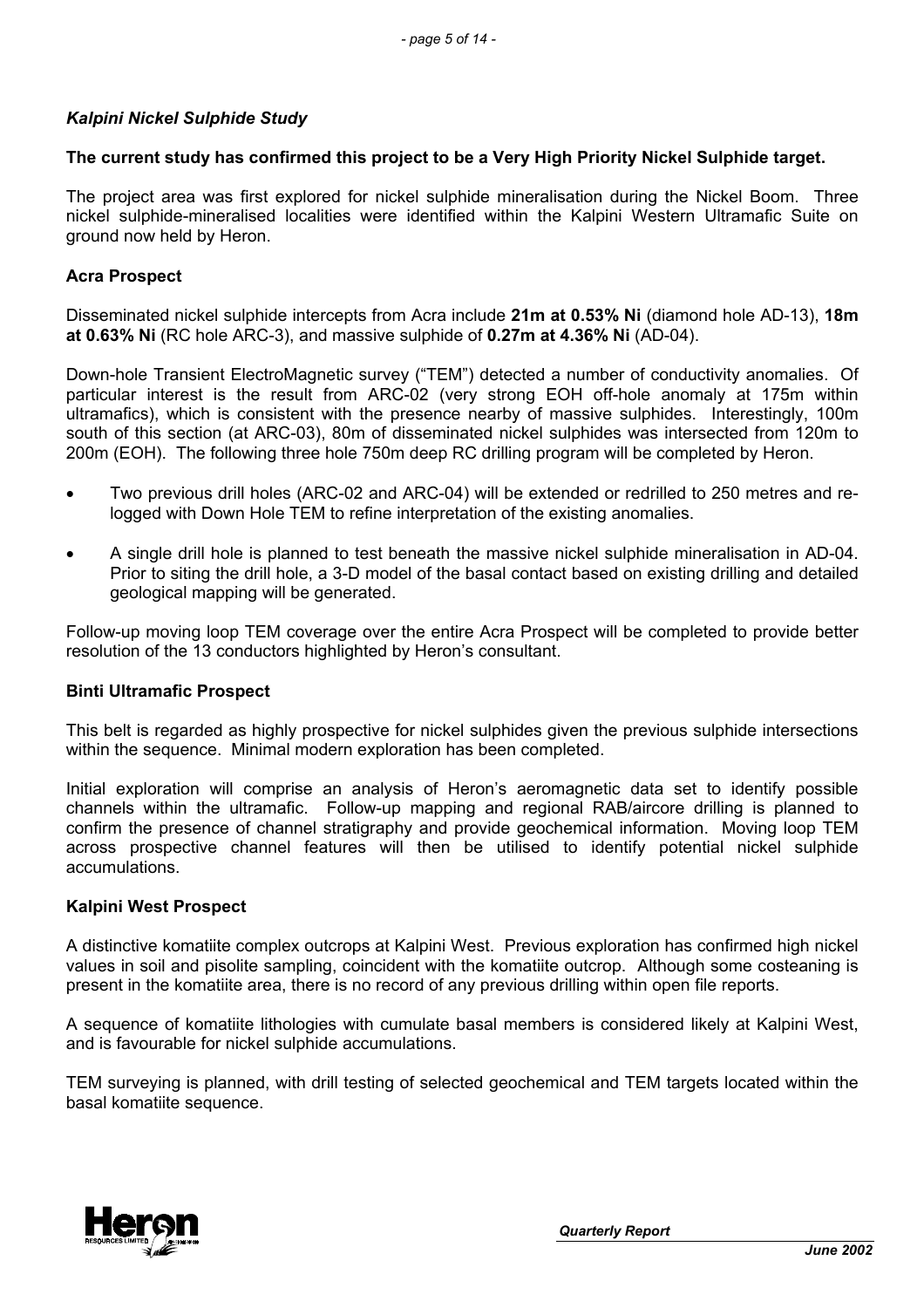## **2.1.3 Widgiemooltha Nickel Project**

Heron 100%. Nickel - gold.

#### **Pioneer Prospect**

### **The current study has confirmed this project to be a Very High Priority nickel sulphide target.**

Three separate east facing komatiite horizons are present. The basal **Western Komatiite Horizon** outcrops as elongate ridges close to the Pioneer Granite, and hosts WMC's Pioneer deposits along strike.

Sporadic previous drilling has intersected disseminated nickel sulphides on the basal contact grading up to 0 38% Ni, as well as geochemical anomalies of up to 1,900ppm Ni with 1,580ppm Cu in the shallower adjacent holes. Heron sampling of ferruginous material from a Nickel Boom costean recorded 1,822ppm Ni, 336ppm Cu, 18ppb Pt and 18ppb Pd, which are favourable geochemical indicators of nickel sulphide settings. In addition, an **untested Down Hole TEM off-hole conductor has been identified within the footwall** up to 100m beneath the recognised basal ultramafic contact. This may represent massive sulphides occurring in the interpreted position of a western precursor flow, or alternatively, remobilised sulphides within the footwall (as at Rocky's Reward and Emily Ann where massive sulphides occur within the footwall to the main ultramafic flow). This western precursor unit has not been tested by drilling anywhere within the Heron licence area, and no surface TEM surveys have been conducted over the western komatiite. Drill testing is proposed.

The **Central Komatiite Horizon** has no outcrop expression within the prospect, but is reflected by a linear magnetic trend which extends for most of the 10km strike length of the licence.

The highly prospective **Eastern Komatiite Horizon** has a 1km strike within the southern portion of the licence. This horizon hosts the high grade Redross and Mariners nickel sulphide deposits along strike to the north in the former WMC Widgiemooltha ground. There is no outcrop of this horizon within the Heron Pioneer Prospect, but its presence is indicated by a strong magnetic signature.

## **2.2 SOUTHERN CROSS NICKEL PROVINCE**

#### **2.2.1 Aurora Iron Ore Joint Venture Project**

Heron 100%. Juniper right to earn 50% of Iron Ore rights. Heron retains all other mineral rights, notably nickel-gold.

Juniper Resources Limited ("Juniper") and/or its subsidiary Australian Mineral Investments Pty Ltd ("AMI") may earn a 50% interest in the Iron Ore rights only through expending a minimum of \$200,000 to complete exploration and a Scoping Study for an Iron Ore mining and shipping operation.

Subject to a Feasibility Study, Heron will have the option of contributing at 50% to an Iron Ore mining and shipping project, or transferring its 50% equity to a special purpose vehicle for an IPO, or diluting to a gross production royalty.

In the course of Heron's regional nickel soil sampling of the Aurora-Bungalbin ultramafic horizons, a 1km strike length gold-in-soil anomaly was generated, peaking at 70ppb Au and 1,009ppm As (backgrounds 1ppb and 20ppm respectively). The nickel-gold target is 100% Heron-owned.



*Quarterly Report*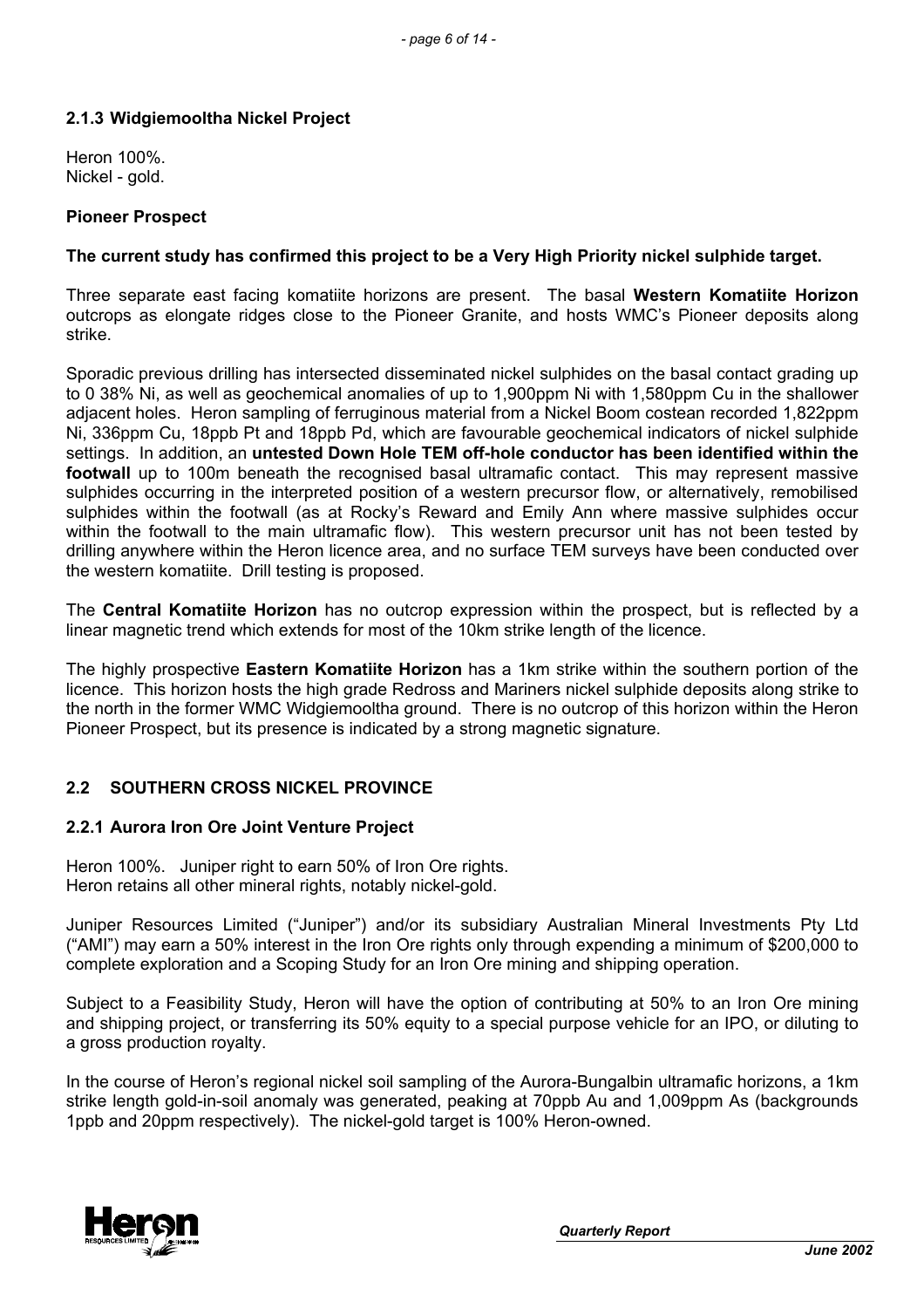## **2.3 ILLAARA PROVINCE**

# **2.3.1 Perrinvale Joint Venture Project**

Heron 100%, Mount Burgess Mining NL right to earn 70% through spending \$0.5m. Heron retains all nickel and sulphur rights. Copper - zinc - gold.

Geological mapping combined with aeromagnetic interpretation has been completed. This has supplemented information gained from regional auger geochemical drilling. Peak values obtained from auger drilling comprise 64ppb Au, 0.30ppm Ag, 1070ppm As, 1180ppm Ba, 871ppm Cu, and 1544ppm Mo, representing both gold and VMS base metal targets. Several untested gold anomalies have been identified within the Joint Venture tenements, which are planned for testing by Mount Burgess.

# **2.4 BOORARA SHEAR PROVINCE**

# **2.4.1 Gidji Joint Venture Project**

Heron 100%. Juniper right to earn 80% of Gold rights. Heron retains all nickel rights.

Juniper Resources Limited ("Juniper") and/or its subsidiary Australian Mineral Investments Pty Ltd ("AMI") has the right to earn an 80% interest of the gold and other mineral rights (except nickel and associated minerals) of the Gidji and Mulgarrie North Joint Venture Project tenements through sole funding the initial \$250,000 of exploration expenditure. Heron will retain 100% of all nickel rights and will be free carried until a Decision to Mine is made.

# **2.5 YINDARLGOODA PROVINCE**

## **2.5.1 Yindarlgooda Project**

Regent 100%. Copper - zinc - gold. Heron retains all nickel rights.

This new acquisition, located between existing Heron nickel projects at Bulong and Kalpini, is a proposed project for Heron's wholly owned subsidiary **Regent Resources Limited**.

The Regent exploration holdings occur within the Yindarlgooda Province between Queen Lapage in the north and Transline in the south. The prime target is Volcanogenic Massive Sulphide ("VMS") base metal mineralisation, associated with a major belt of sulphidised felsic volcanics centred on Lake Yindarlgooda. From Regent's initial geological reconnaissance, the project area is characterised by regionally extensive sericite-pyrite alteration, which has resulted in strongly recessive weathering (being manifest as lake development).

The pervasive lake cover and highly conductive overburden has impeded previous base metal sulphide exploration, which was mainly carried out by multinational explorers in the late 1970s to mid 1980s.

Heron's Yindarlgooda Project literature reviews have generated high priority nickel sulphide targets, for which Heron will retain all Ni-Cu-Co-PGM rights.

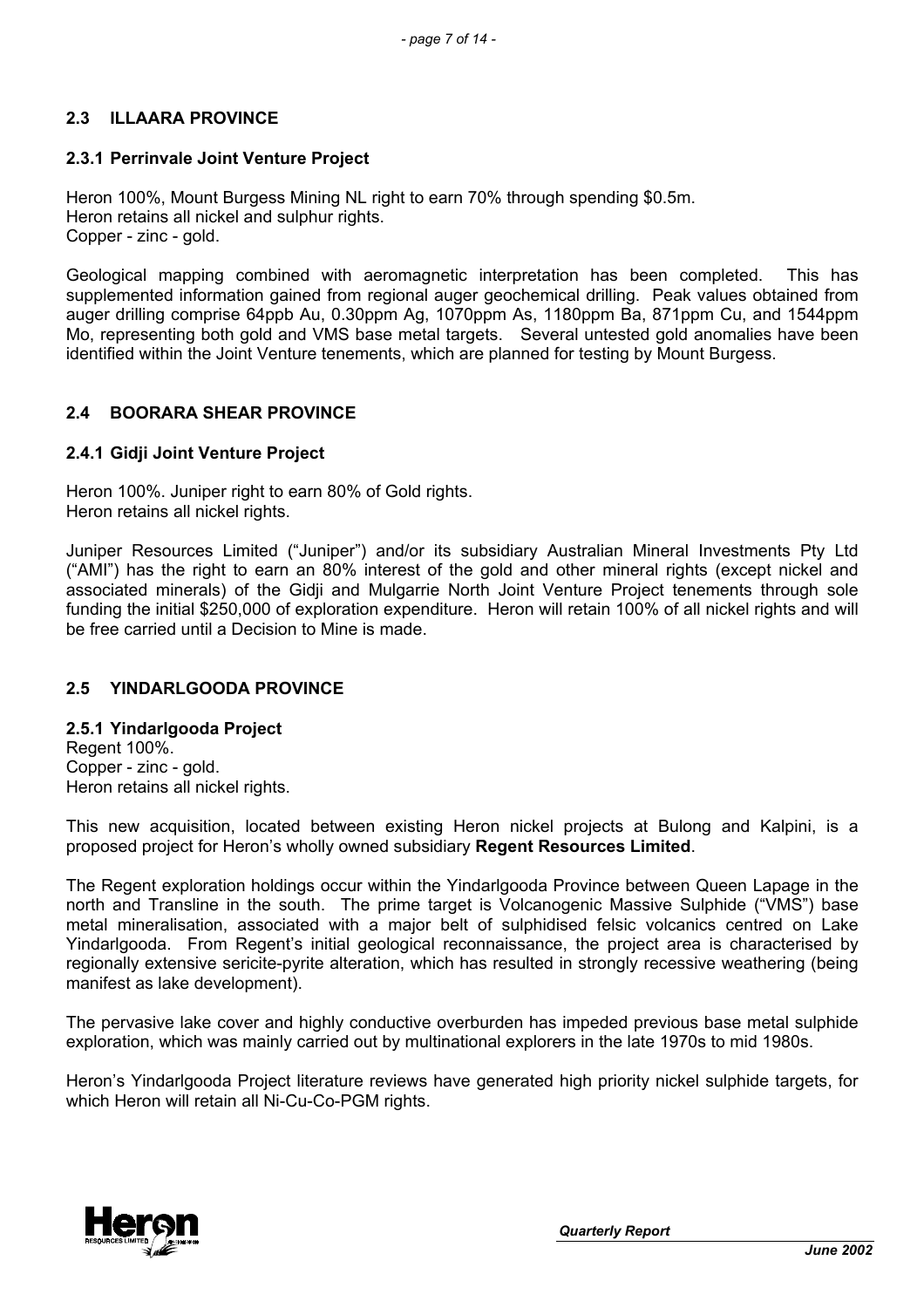## **2.6 BALLADONIA ENERGY NL**

Heron 100%. Oil shale - sulphur - heavy mineral sands.

#### The current oil shale resource is **2.6 billion tonne at 133 litre/tonne**.

The Company is reviewing opportunities for an "Avoca-style" IPO based on the oil shale and possibly heavy mineral sand assets. Heron's main objective is to retain sulphur off-take rights from the oil shale. whilst making equity in a new IPO company available to Heron Shareholders.

A thorough review of past exploration, geological setting and geophysical data sets has clarified the nature of the oil shale deposits and identified heavy mineral sand deposits within the existing Balladonia tenement group.

The oil shale resources are swamp deposits formed in Eocene-aged paralic lake valleys at the edge of the Eucla Basin sea. As a result of a later rise in sea level, the swamps were buried and the shoreline shifted westward forming coastal beaches and dune systems (strandlines) in the general oil shale areas. A later fall in sea level, in Miocene times, formed strandlines further east. These strandlines are known from previous reconnaissance drilling to contain heavy minerals and are characterised by a high zircon content. Zircon is a high value commodity often in relatively low abundance in other Australian mineral sand deposits.

There is significant potential for the discovery of large heavy mineral sand deposits in the historically very poorly explored areas at Balladonia. There is a vast hinterland source area for the heavy mineral sands – almost the entire granite rich Archaean Yilgarn block and the Proterozoic Fraser Range Complex were drained by rivers feeding eastwards into the palaeo Eucla Basin sea.

High priority mineral sands targets have been generated from Heron's review, which ultimately will require systematic Aircore drill appraisal.

The Company has received two expressions of joint venture interest to evaluate the mineral sands potential of the Balladonia oil shale tenements. These offers are currently being assessed.

 $2KRI$ 

**IAN BUCHHORN MANAGING DIRECTOR**

The information is based on, and accurately reflects, information compiled by Ian James Buchhorn, who is a Member of the Australasian Institute of Mining and Metallurgy.

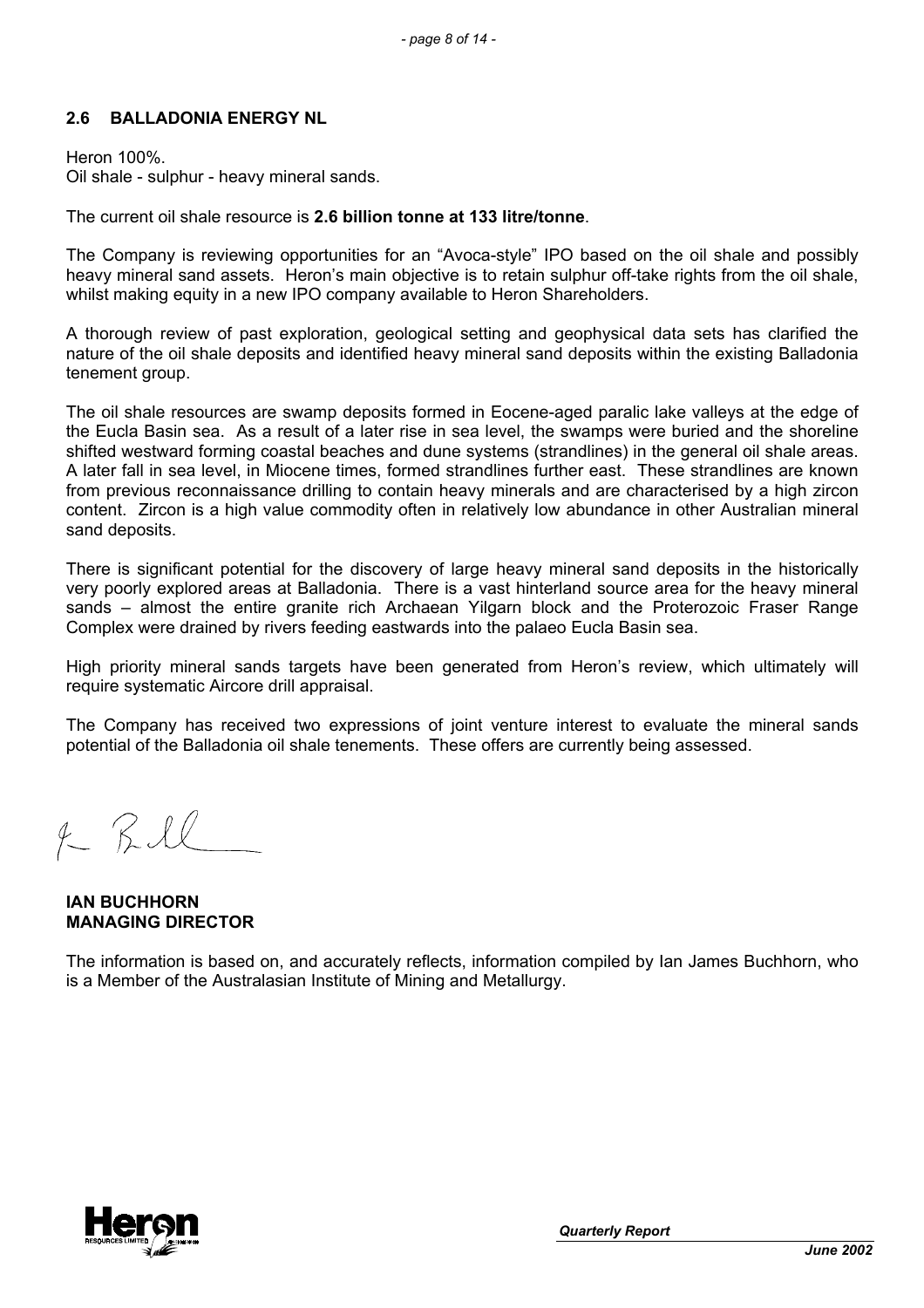# **Appendix 5B**

# **MINING EXPLORATION ENTITY QUARTERLY REPORT**

| Name of entity    |                                                                                                                                                                                   |                               |                                             |
|-------------------|-----------------------------------------------------------------------------------------------------------------------------------------------------------------------------------|-------------------------------|---------------------------------------------|
|                   | <b>HERON RESOURCES LIMITED</b>                                                                                                                                                    |                               |                                             |
| <b>ABN</b>        |                                                                                                                                                                                   |                               | Quarter ended ("current quarter")           |
|                   | 30 068 263 098                                                                                                                                                                    | 30 June 2002                  |                                             |
|                   |                                                                                                                                                                                   |                               |                                             |
|                   | <b>CONSOLIDATED STATEMENT OF CASH FLOWS</b>                                                                                                                                       |                               |                                             |
|                   | Cash flows related to operating activities                                                                                                                                        | <b>Current Qtr</b><br>\$A'000 | Year to<br>Date<br>$(12$ months)<br>\$A'000 |
| 1.1<br>1.2        | Receipts from product sales and related debtors<br>Payments for: (a) exploration and evaluation<br>development<br>(b)                                                             | (425)                         | (1,874)                                     |
|                   | production<br>(c)<br>administration<br>(d)                                                                                                                                        | (41)                          | (421)                                       |
| 1.3<br>1.4<br>1.5 | Dividends received<br>Interest and other items of similar nature received<br>Interest and other costs of finance paid                                                             | 28                            | 96                                          |
| 1.6<br>1.7        | Income taxes paid<br>Other (provide details if material) - GST Paid                                                                                                               | 95                            | 103                                         |
|                   | <b>Net Operating Cash Flows</b>                                                                                                                                                   | (343)                         | (2,096)                                     |
|                   | Cash flows related to investing activities                                                                                                                                        |                               |                                             |
| 1.8               | Payment for purchases of: (a)<br>prospects<br>equity investment<br>(b)                                                                                                            |                               |                                             |
| 1.9               | other fixed assets<br>(c)<br>Proceeds from sale of:<br>prospects<br>(a)<br>equity investment<br>(b)                                                                               | (2)                           | (21)                                        |
|                   | (c) other fixed assets<br>1.10 Loans to other entities - Avoca Resources Ltd<br>1.11 Loans repaid by other entities - Avoca Resources<br>1.12 Other (provide details if material) | 15<br>(95)<br>861             | 15<br>(860)<br>861                          |
|                   | <b>Net Investing Cash Flows</b>                                                                                                                                                   | 779                           | (5)                                         |
|                   | 1.13 Total operating and investing cash flows<br>(carried forward)                                                                                                                | 436                           | (2, 101)                                    |

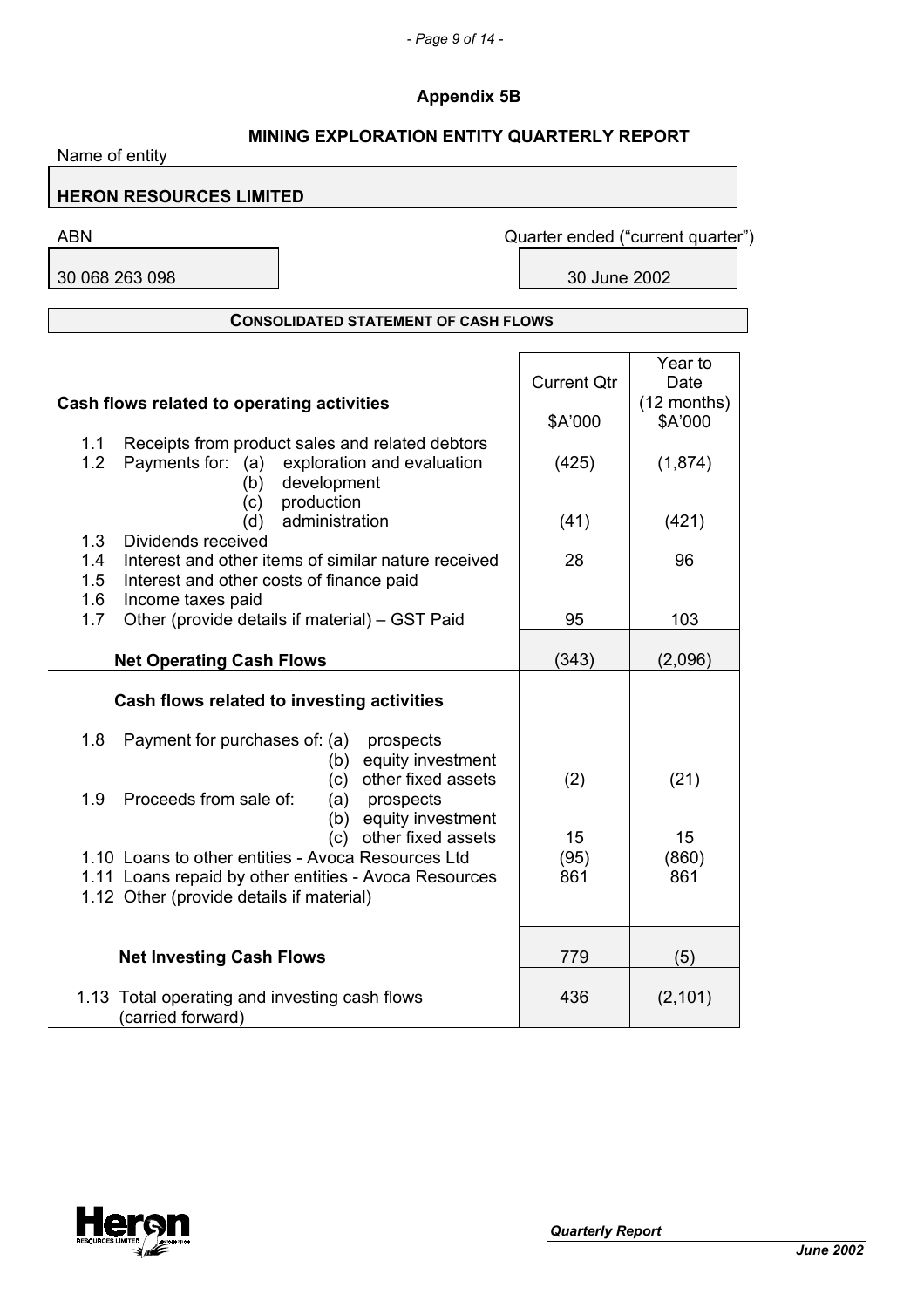| 1.13 Total operating and investing cash flows<br>(brought forward)                                                                                                                                                                                                         | 436   | (2, 101)      |
|----------------------------------------------------------------------------------------------------------------------------------------------------------------------------------------------------------------------------------------------------------------------------|-------|---------------|
| Cash flows related to financing activities                                                                                                                                                                                                                                 |       |               |
| 1.14 Proceeds from the issue of shares, options, etc.<br>1.15 Proceeds from the sale of forfeited shares<br>1.16 Proceeds from borrowings<br>1.17 Repayment of borrowings<br>1.18 Dividends paid<br>1.19 Other (provide details if material)<br>- Capital raising expenses |       | 1,090<br>(62) |
| Net financing cash flows                                                                                                                                                                                                                                                   |       | 1,028         |
| Net increase (decrease) in cash held                                                                                                                                                                                                                                       | 436   | (1,073)       |
| 1.20 Cash at beginning of quarter/year to date<br>1.21 Exchange rate adjustments                                                                                                                                                                                           | 1,622 | 3,131         |
| 1.22 Cash at end of quarter                                                                                                                                                                                                                                                | 2,058 | 2,058         |

 **Payments to directors of the entity and associates of the directors, payments to related entities of the entity and associates of the related entities**

|                                                                     | <b>Current Qtr</b><br>\$A'000 |
|---------------------------------------------------------------------|-------------------------------|
| 1.23 Aggregate amount of payments to the parties included item 1.2  | 90                            |
| 1.24 Aggregate amount of loans to the parties included in item 1.10 |                               |

1.25 Explanation necessary for an understanding of the transactions

Directors fees, salaries and superannuation (A\$74,000). Provision of secretarial services by director related entities (A\$1,000). Provision of office accommodation by director related entity (A\$15,000).

#### **Non-cash financing and investing activities**

- 2.1 Details of financing and investing transactions which have had a material effect on consolidated assets and liabilities but did not involve cash flows
- 2.2 Details of outlays made by other entities to establish or increase their share in projects in which the reporting entity has an interest

See attached schedule

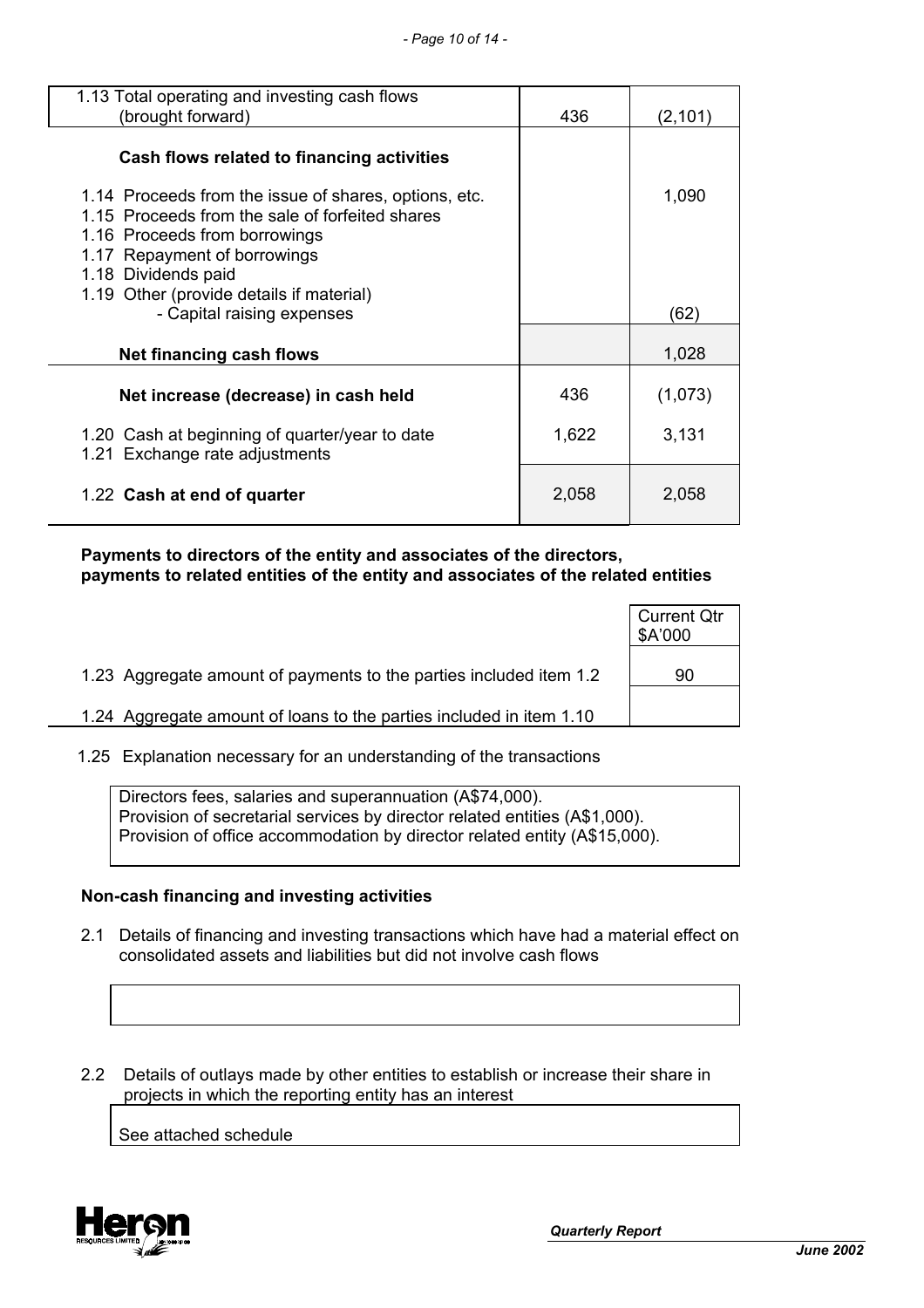## **Financing facilities available**

*Add notes as necessary for an understanding of the position*

|                                 | Amount available<br>\$A'000 | Amount used<br>\$A'000 |
|---------------------------------|-----------------------------|------------------------|
| Loan facilities<br>3 1          |                             |                        |
| 3.2 Credit standby arrangements |                             |                        |

## **Estimated cash outflows for next quarter**

|                                | \$A'000 |
|--------------------------------|---------|
| 4.1 Exploration and evaluation | 300     |
| 4.2 Development                |         |
| Total                          | 300     |

## **Reconciliation of cash**

| Reconciliation of cash at the end of the<br>quarter (as shown in the consolidated<br>statement of cash flows) to related items in<br>the accounts as follows. | <b>Current Quarter</b><br>\$A'000 | <b>Previous Quarter</b><br>\$A'000 |
|---------------------------------------------------------------------------------------------------------------------------------------------------------------|-----------------------------------|------------------------------------|
| 5.1 Cash on hand and at bank                                                                                                                                  | 827                               | 172                                |
| 5.2 Deposits at call                                                                                                                                          | 1,205                             | 1,424                              |
| 5.3 Bank Overdraft                                                                                                                                            |                                   |                                    |
| 5.4 Other (provide details)<br>Environmental bonds                                                                                                            | 26                                | 26                                 |
| <b>Total: cash at end of quarter (Item 1.22)</b>                                                                                                              | 2,058                             | 1,622                              |

## **Changes in interests in mining tenements**

|                                                                            | Tenement  | Nature of interest       | Interest<br>at      | Interest<br>at    |
|----------------------------------------------------------------------------|-----------|--------------------------|---------------------|-------------------|
|                                                                            | reference | (note (2))               | Begin of<br>Quarter | End of<br>Quarter |
| 6.1 Interests in mining<br>tenements<br>relinquished,<br>reduced or lapsed |           | See attached<br>schedule |                     |                   |
| Interests in mining<br>6.2<br>tenements acquired<br>or increased           |           | See attached<br>schedule |                     |                   |

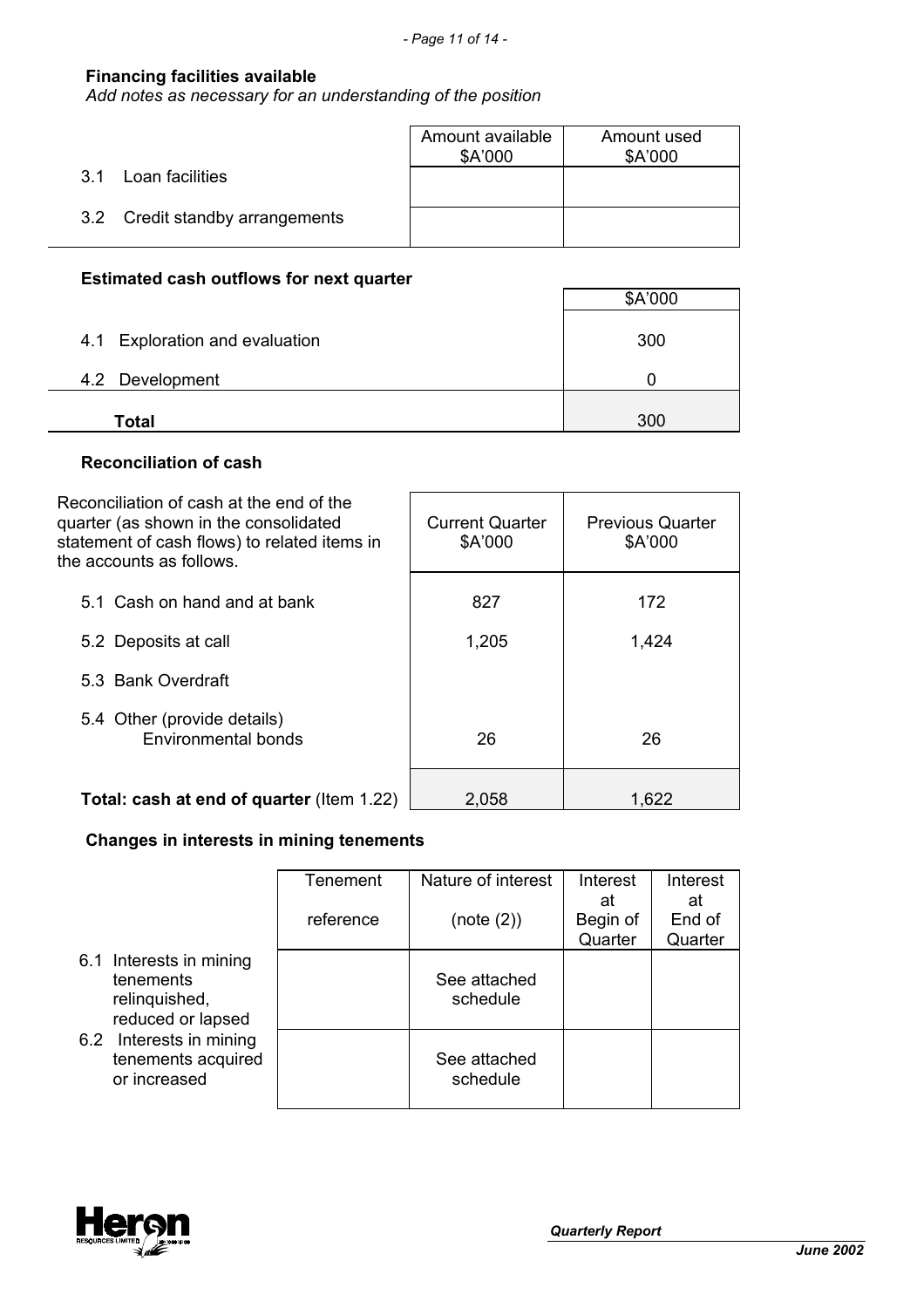#### **Issued and quoted securities at end of current quarter**

 *Description includes rate of interest and any redemption or conversion rights together with prices and dates.*

|                                                     | <b>Number</b><br><b>Issued</b>                                                                    | Number<br>quoted                                            | Par value<br>(cents)                                                                                        | Paid-up<br>value<br>(cents)                                                                                                                  |
|-----------------------------------------------------|---------------------------------------------------------------------------------------------------|-------------------------------------------------------------|-------------------------------------------------------------------------------------------------------------|----------------------------------------------------------------------------------------------------------------------------------------------|
| 7.1 Preference<br>securities<br>(description)       |                                                                                                   |                                                             |                                                                                                             |                                                                                                                                              |
| 7.2 Issued during<br>Quarter                        |                                                                                                   |                                                             |                                                                                                             |                                                                                                                                              |
| 7.3 Ordinary securities                             | 105,158,727                                                                                       | 105, 158, 727                                               |                                                                                                             |                                                                                                                                              |
| 7.4 Issued during<br>Quarter                        |                                                                                                   |                                                             |                                                                                                             |                                                                                                                                              |
| 7.5 Convertible debt<br>securities<br>(description) |                                                                                                   |                                                             |                                                                                                             |                                                                                                                                              |
| 7.6 Issued during<br>quarter                        |                                                                                                   |                                                             |                                                                                                             |                                                                                                                                              |
| 7.7 Options<br>(description)                        | 200,000<br>200,000<br>200,000<br>200,000<br>100,000<br>785,000<br>785,000<br>2,000,000<br>500,000 | Nil<br>Nil<br>Nil<br>Nil<br>Nil<br>Nil<br>Nil<br>Nil<br>Nil | Exercise<br>Price<br>\$0.35<br>\$0.45<br>\$0.55<br>\$0.65<br>\$0.25<br>\$0.35<br>\$0.50<br>\$0.35<br>\$0.35 | Expiry<br>Date<br>19/12/2002<br>19/12/2002<br>19/12/2002<br>19/12/2002<br>04/02/2004<br>19/10/2004<br>19/10/2004<br>20/12/2004<br>30/06/2005 |
| 7.8 Issued during<br>Quarter                        | 500,000                                                                                           | Nil                                                         | \$0.50                                                                                                      | 30/06/2005                                                                                                                                   |
| 7.9 Exercised during<br>Quarter                     |                                                                                                   |                                                             |                                                                                                             |                                                                                                                                              |
| 7.10 Expired during<br>Quarter                      |                                                                                                   |                                                             |                                                                                                             |                                                                                                                                              |
| 7.11 Debentures<br>(totals only)                    |                                                                                                   |                                                             |                                                                                                             |                                                                                                                                              |
| 7.12 Unsecured notes<br>(totals only)               |                                                                                                   |                                                             |                                                                                                             |                                                                                                                                              |

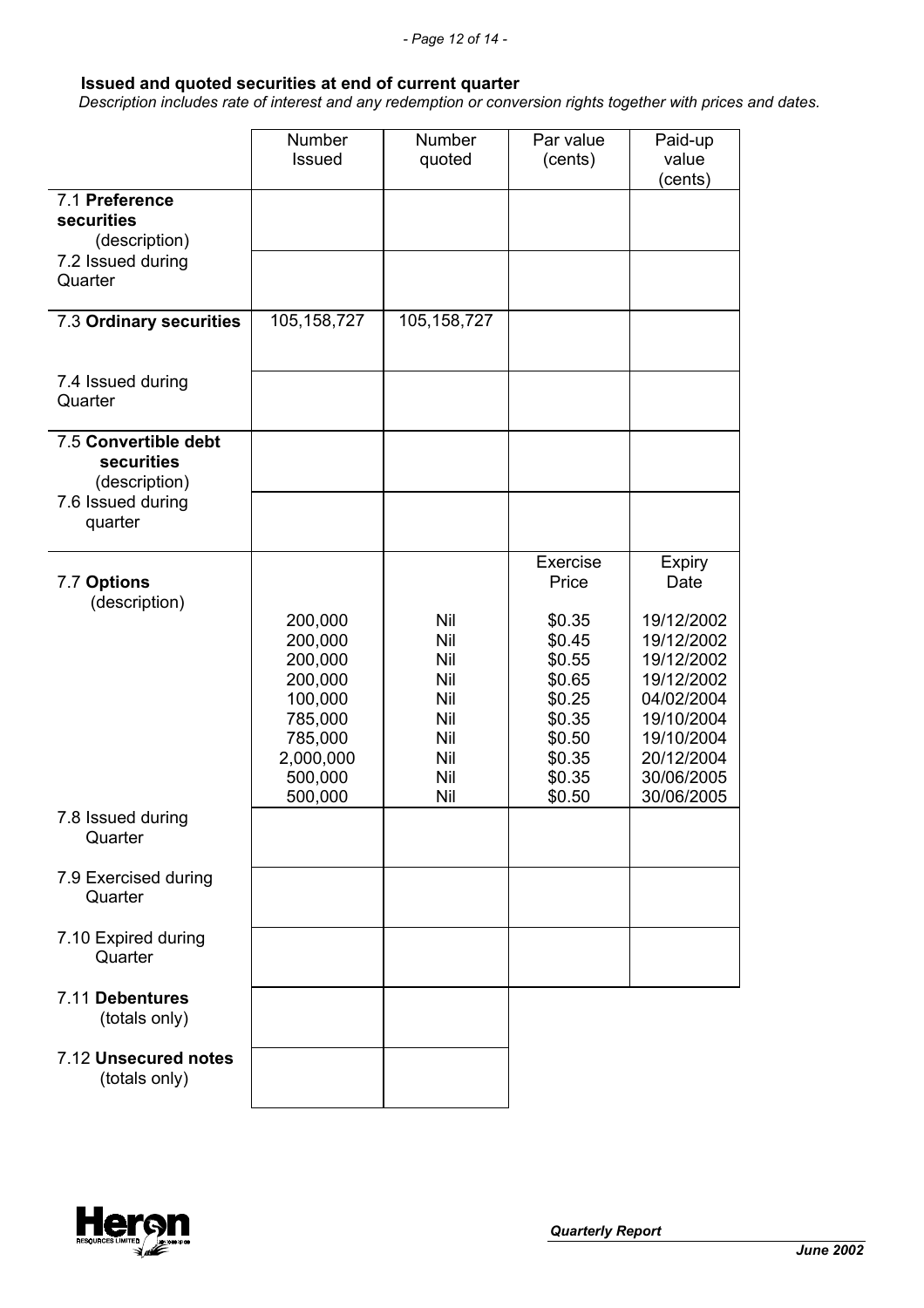#### **Compliance 2.2 Details of outlays made by other entities to establish or increase their share in projects in which the reporting entity has an interest.**

- 1. Portman Limited has entered into an option to purchase the Bungalbin and Mount Jackson Project tenements for \$25,000 and at least \$250,000 of exploration expenditure. Heron will retain a FOB royalty on any Iron Ore sold from the tenements, and Heron will retain all other mineral rights.
- 2. Mount Burgess Mining NL has the right to earn a 70% interest of the non-nickel rights in the Perrinvale Joint Venture Project tenements through sole funding the initial \$500,000 of exploration expenditure.
- 3. Ramelius Resources Limited has the right to earn a 75% interest of the gold and tantalum rights of the Bullabulling and Larkinville Joint Venture Project tenements through sole funding the initial \$750,000 of exploration expenditure. Heron will retain 100% of all nickel rights and will be free carried until a Decision to Mine is made.
- 4. Juniper Resources Limited and their subsidiary Australian Mineral Investments Pty Ltd has the right to earn a 80% interest of the gold and other mineral rights (except nickel and associated minerals) of the Gidji and Mulgarrie North Joint Venture Project tenements through sole funding the initial \$250,000 of exploration expenditure. Heron will retain 100% of all nickel rights and will be free carried until a Decision to Mine is made.
- 5. Juniper Resources Limited and their subsidiary Australian Mineral Investments Pty Ltd has the right to earn a 50% interest of the Iron rights of the Mount Dimer and Aurora Ranges Joint Venture Project tenements through sole funding the initial \$200,000 of exploration expenditure. The Parties may contribute on a pro-rata basis, or dilute, with Heron retaining a gross production royalty should it elect to not participate. Heron will retain 100% of all nickel and gold rights.

| <b>Tenement Ref</b> | <b>Nature of Interest</b>   | % Begin Quarter | % End Quarter |
|---------------------|-----------------------------|-----------------|---------------|
| E16/182             | <b>Registered Applicant</b> | 100             |               |
| E16/254             | <b>Registered Applicant</b> | 100             |               |
| E28/991             | <b>Registered Holder</b>    | 100             |               |
| E28/991             | <b>Registered Holder</b>    | 100             |               |
| E31/233             | <b>Registered Holder</b>    | 100             |               |
| E31/234             | <b>Registered Holder</b>    | 100             |               |
| E31/235             | <b>Registered Holder</b>    | 100             |               |
| E36/459             | <b>Registered Applicant</b> | 100             |               |
| E38/1270            | <b>Registered Applicant</b> | 100             |               |
| E38/1329            | <b>Registered Applicant</b> | 100             |               |
| E38/1404            | <b>Registered Applicant</b> | 100             |               |
| E38/1418            | <b>Registered Applicant</b> | 100             |               |
| E39/694             | <b>Registered Holder</b>    | 100             |               |
| E39/880             | <b>Registered Holder</b>    | 100             |               |
| M24/542             | <b>Registered Applicant</b> | 100             |               |
| P28/980             | <b>Registered Applicant</b> | 100             |               |

## **6.1 Interests in Mining Tenements transferred, relinquished, reduced or lapsed**

#### **6.2 Interests in Mining Tenements acquired or increased**

| <b>Tenement Ref</b> | <b>Nature of Interest</b>   | % Begin Quarter | % End Quarter |
|---------------------|-----------------------------|-----------------|---------------|
| E24/124             | <b>Registered Applicant</b> | 0               | 100           |
| E25/269             | <b>Registered Applicant</b> | 0               | 100           |
| E25/270             | <b>Registered Applicant</b> | 0               | 100           |
| E25/271             | <b>Registered Applicant</b> | 0               | 100           |
| E25/272             | <b>Registered Applicant</b> | 0               | 100           |
| E25/285             | <b>Registered Applicant</b> | 0               | 100           |
| E28/1302            | <b>Registered Applicant</b> | 0               | 100           |
| E29/519             | <b>Registered Applicant</b> | 0               | 100           |
| E80/2950            | <b>Registered Applicant</b> | 0               | 100           |
| E80/2951            | <b>Registered Applicant</b> | 0               | 100           |
| E80/2952            | <b>Registered Applicant</b> | 0               | 100           |
| <b>College</b>      |                             |                 |               |



*Quarterly Report*